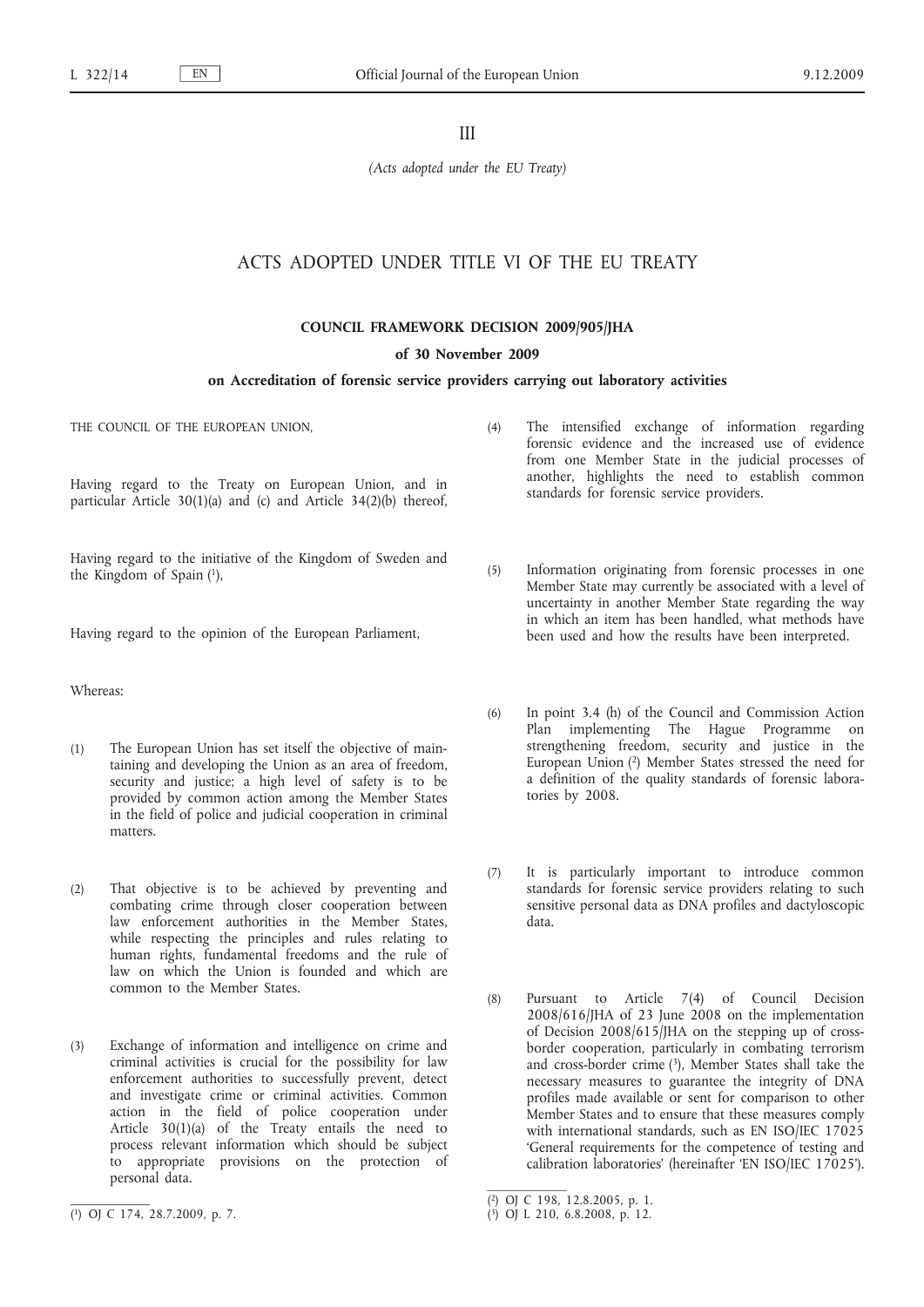- (9) DNA profiles and dactyloscopic data are not only used in criminal proceedings but are also crucial for the identification of victims, particularly after disasters.
- (10) The accreditation of forensic service providers carrying out laboratory activities is an important step towards a safer and more effective exchange of forensic information within the Union.
- (11) Accreditation is granted by the national accreditation body which has exclusive competence to assess if a laboratory meets the requirements set by harmonised standards. An accreditation body derives its authority from the State. Regulation (EC) No 765/2008 of the European Parliament and of the Council of 9 July 2008 setting out the requirements for accreditation and market surveillance relating to the marketing of products (1) contains detailed provisions on the competence of such national accreditation bodies. Inter alia, Article 7 of that Regulation regulates cross-border accreditation in cases where accreditation may be requested from another national accreditation body.
- (12) The absence of an agreement to apply a common accreditation standard for the analysis of scientific evidence is a deficiency that should be remedied; it is, therefore, necessary to adopt a legally binding instrument on the accreditation of all forensic service providers carrying out laboratory activities. Accreditation offers the necessary guarantees that laboratory activities are performed in accordance with relevant international standards, in particular EN ISO/IEC 17025, as well as relevant applicable guidelines.
- (13) An accreditation standard allows any Member State to require, if it wishes, complementary standards in laboratory activities within its national jurisdiction.
- (14) Accreditation will help establish mutual trust in the validity of the basic analytic methods used. However, accreditation does not state which method to use, only that the method used has to be suitable for its purpose.
- (15) Any measure taken outside a laboratory is beyond the scope of this Framework Decision. For example, the taking of dactyloscopic data or measures taken at the scene of incident, the scene of crime or forensic analyses carried out outside laboratories are not included in its scope.
- (16) This Framework Decision does not aim to harmonise national rules regarding the judicial assessment of forensic evidence.
- ( 1) OJ L 218, 13.8.2008, p. 30.

(17) This Decision does not affect the validity, established in accordance with national applicable rules, of the results of laboratory activities carried out prior to its implementation, even if the forensic service provider was not accredited to comply with EN ISO/IEC 17025,

HAS ADOPTED THIS FRAMEWORK DECISION:

#### *Article 1*

### **Objective**

1. The purpose of this Framework Decision is to ensure that the results of laboratory activities carried out by accredited forensic service providers in one Member State are recognised by the authorities responsible for the prevention, detection and investigation of criminal offences as being equally reliable as the results of laboratory activities carried out by forensic service providers accredited to EN ISO/IEC 17025 within any other Member State.

2. This purpose is achieved by ensuring that forensic service providers carrying out laboratory activities are accredited by a national accreditation body as complying with EN ISO/IEC 17025.

#### *Article 2*

## **Scope**

This Framework Decision shall apply to laboratory activities resulting in:

(a) DNA-profile; and

(b) dactyloscopic data.

# *Article 3*

#### **Definitions**

For the purposes of this Framework Decision:

- (a) 'laboratory activity' means any measure taken in a laboratory when locating and recovering traces on items, as well as developing, analysing and interpreting forensic evidence, with a view to providing expert opinions or exchanging forensic evidence;
- (b) 'results of laboratory activities' means any analytical outputs and directly associated interpretation;
- (c) 'forensic service provider' means any organisation, public or private, that carries out forensic laboratory activities at the request of competent law enforcement or judicial authorities;